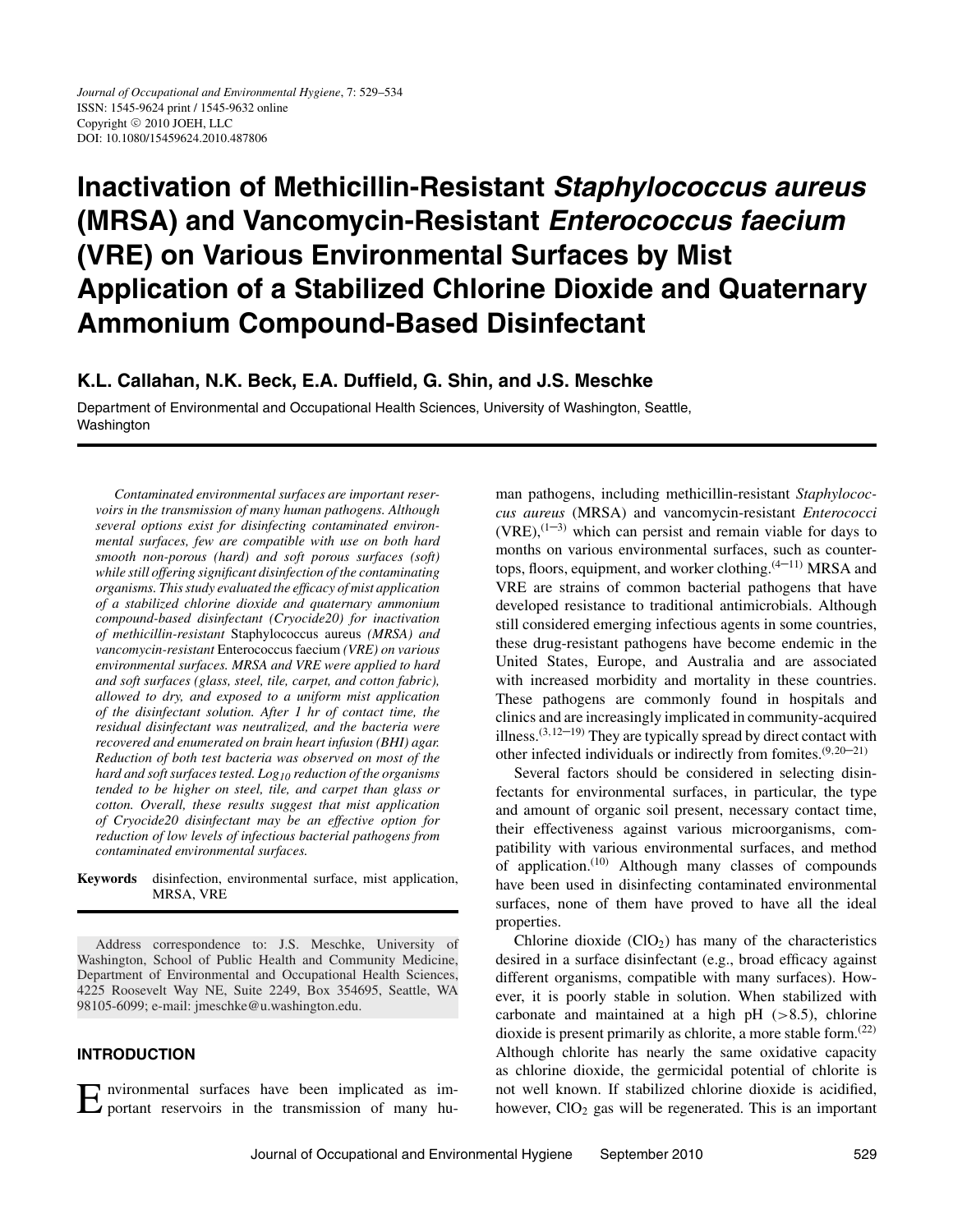consideration for application, since chlorite is a respiratory irritant but has no established exposure limit, while  $ClO<sub>2</sub>$  has an occupational exposure limit of 0.1 ppm. Stabilized chlorine dioxide products that have been activated are reported to be efficient bactericides, with previous studies showing as little as 0.75 mg/L of available chlorine dioxide capable of at least a  $log_{10}$  reduction = 4 for vegetative bacteria.<sup>(23–24)</sup>

Quaternary ammonium compounds (QACs) are another promising surface disinfectant. QACs are a class of surface active agents that have varying degrees of antimicrobial activity. QACs may have good germicidal properties against bacteria, fungi, and lipophilic viruses at levels as low as 10 to 50 mg/L and may inhibit bacterial growth at lower levels.(25*,*26) However, some QACs can be inhibited by environmental factors, such as protein load and water hardness, although as a class, twin chain QACs are considered to have a high tolerance for such inhibiting factors. $(25)$ 

In addition to the choice of disinfectants in terms of their effectiveness against various microorganisms and compatibility with various environmental surfaces, method of application is another important factor in surface disinfection. There are two methods commonly used to evaluate the efficacy of disinfectants on hard surfaces: (1) the (AOAC) use-dilution method and (2) the germicidal spray products test. $(27)$  Unfortunately, neither of these standardized methods is adequate to replicate delivery of disinfectants by mist- or fog-based applications. In this study, a novel mist-chamber method was developed for the evaluation of fine-mist application of a stabilized chlorine dioxide and QAC-based disinfectant (Cryocide20; R.P. Adam Ltd., Selkirk, Scotland) for disinfection of MRSA and VRE on various environmental surfaces.

#### **METHODS**

#### **Test Bacteria**

Type strains of MRSA (ATCC #700698) and VRE (ATCC #700221) were obtained from American Type Culture Collection (Manassas, Va.). Stock cultures were prepared from the rehydrated strains according to ATCC protocol and stored at –80◦C with 20% glycerol until use. Prior to each disinfection trial, frozen MRSA and VRE stocks were inoculated into BHI broth and incubated overnight at 37◦C.

#### **Carrier Materials**

Five carrier types were examined in disinfectant trials, including three hard surfaces and two soft surfaces. Hard surfaces examined were borosilicate glass, #316 stainless steel (Biosurface Technologies Corp., Bozeman, Mont.), and vinyl composition floor tile (Armstrong World Industries, Lancaster, Pa.). For glass and stainless steel, independent 2 cm diameter disc carriers were used. For the floor tile surface,  $30.5 \text{-cm}^2$  floor tiles were divided into discretely delineated 6 cm diameter circles (diameter of contact plates). Soft surfaces examined were synthetic-fiber carpet and cotton fabric. Carpet carriers were fashioned from a 2-cm<sup>2</sup> region of a used nylon/olefin blend carpet remnant with 6.4 mm pile,

9.5 mm gauge and stitch rate, and a latex backing. Cotton fabric carriers were 2 cm diameter pieces punched from bleached cotton muslin with a thread count of 717 threads per cm. All carriers were autoclaved (121◦C for 15 min) prior to use and their sterility verified by sampling unseeded carriers during each disinfection trial.

# **Disinfectant**

A commercial disinfectant product, Cryocide20, was used in this study. It contains stabilized chlorine dioxide and a twin-chain quaternary ammonium compound (dimethyldidecyl-ammonium chloride) at 7500 mg/L and 2500 mg/L (as listed by the manufacturers), respectively. The intended pH of Cryocide20 (from the material safety data sheet) is 9.0. For mist disinfection experiments, 5 mL of liquid Cryocide20 (or sterile deionized water) was applied as an atomized fine mist. To maximize the consistency of disinfectant dose, only freshly opened bottles of Cryocide20 were used in each reported experimental trial.

#### **Disinfection Chamber and Application**

For surface disinfection experiments, a  $0.5 \text{ m}^3$  chamber (127 cm long, 77 cm wide, and 52 cm high) was designed and fabricated from 6.4-mm plexiglass (Figure 1). Supplemental diffused air was supplied to maintain an air exchange rate of 4.8 to 6 air changes per hour (ACH) and provide mixing of the air within the chamber. A Devilbiss model DV151 atomizer (Sunrise Medical HHG, Inc., Somerset, Pa.), driven by house air, was used for delivery of the Cryocide20 disinfectant (or sterile deionized water for controls) to the test chamber from the tapered terminus of the chamber. The atomizer provided a conical dispersion pattern and had a forward spray distance



**FIGURE 1.** Disinfection chamber. The dotted arrow represents the direction of disinfectant (or control) flow, following introduction through the A port. Additional airflow was introduced through B ports to provide turbulent mixing of the disinfectant plume. C ports were filtered vents.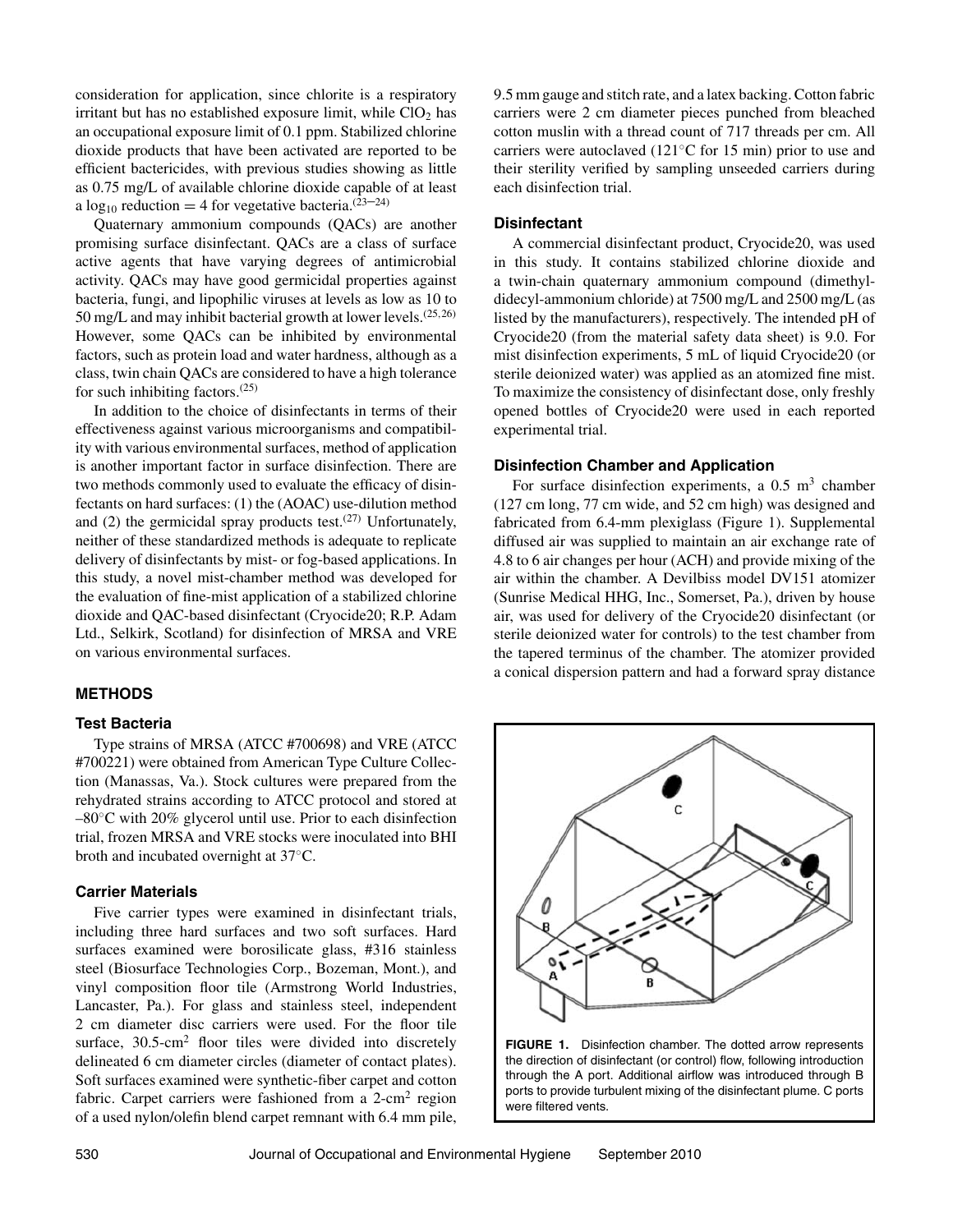of roughly 1.2 m, under the air pressure applied. The bulk of the atomized liquid settled evenly within a triangular pattern on the floor of the chamber. Application was calibrated prior to each trial to verify even and adequate coverage.

# **Surface Disinfection Test Procedure**

Overnight cultures of MRSA and VRE were serially diluted in sterile deionized water, and  $\sim$ 10<sup>6</sup> colony forming units per mL (cfu/mL) were applied to carrier surfaces. All surfaces received the inocula in a liquid volume of 10  $\mu$ L, except carpet and tile, which received 20  $\mu$ L (due to absorptive capacity) and 100  $\mu$ L (due to size), respectively. Suspending liquid was allowed to dry completely on the surfaces in a Class II B2 biological safety cabinet for approximately 30 to 90 min, depending on surface type. Once dried, carriers were transferred to the disinfection chamber and immediately exposed to 5 mL  $(\pm 0.5 \text{ ml})$  of either sterile, deionized water (control) or Cryocide20 disinfectant (test solution).

After a contact time of 1 hr at room temperature, carriers were removed from the chamber, and immediately neutralized with a neutralizing agar (BHI agar with 0.6% lecithin and 0.7% sodium thiosulfate) or a neutralizing eluant (PBS supplemented with 0.6% lecithin and 0.7% sodium thiosulfate to neutralize quaternary ammonium compounds and chlorine compounds, respectively), depending on recovery and assay method. For all surface disinfection trials, carrier surfaces were sampled in triplicate, with the exception of tile (sampled in duplicate). Three to eight independent disinfection trials were conducted for each carrier type.

#### **Sample Recovery and Viability Assay**

For tile surfaces, bacteria were recovered and assayed directly by pressing contact plates of D/E neutralizing agar onto the appropriate delineated circle for approximately 60 sec. For all other surfaces, bacteria were recovered via rinse and elute method. Briefly, carriers were placed in individual 8-mL vials with 1 mL (2 mL for carpet carriers) of neutralizing solution and vortexed vigorously for 60 sec. Recovered bacteria were diluted serially in PBS, spotted (as replicate 10  $\mu$ L spots) on BHI agar, then incubated for 24 hr at 37 $\degree$ C and the resulting colonies in each spot quantified. Inoculum titer was confirmed for each trial by assay of initial serial dilution by spot-titer method on BHI agar.

#### **Liquid Disinfection Test Procedure**

Batch liquid suspension tests were conducted for comparison with surface disinfection tests. Overnight cultures of test bacteria were serially diluted 10-fold in PBS, and  $\sim$ 10<sup>6</sup> cfu in an inoculum volume of 10 *µ*L was transferred to each 1.5 mL polypropylene tube. Disinfectant solution was then added at a volume to volume ratio of 1:1, 1:5, or 1:10 (inoculum volume to disinfectant volume). After a contact time of 1 hr, the reaction suspensions were diluted to 1 mL with PBS supplemented with 0.6% lecithin and 0.7% sodium thiosulfate. The neutralized suspensions were then serially diluted in PBS and plated on BHI agar. The serial dilution of the inoculum was concurrently plated on BHI agar to determine initial titer. For liquid disinfection trials, each suspension was sampled in at least triplicate, with each organism replicated six to nine times. All tests were conducted at ambient room temperature  $(22 \pm 2$ <sup>°</sup>C).

#### **Data Analysis**

The  $log_{10}$  reduction factor for bacteria was calculated for each disinfectant trial according to the following formulas:

$$
Log_{10} Reduction = -Log_{10}(T_T \div T_C)
$$

where  $T_T$  is the average titer of bacteria recovered from Cryocide20-treated samples, and  $T_c$  is the average titer of bacteria recovered from the deionized water-treated controls. For surface disinfection trials, the median  $log_{10}$  reduction factor is reported for each bacterium on each carrier type. For the liquid suspension disinfection trials, the median  $log_{10}$ reduction factor is reported for each seeding density and each volumetric ratio. Maximum and minimum  $log_{10}$  reduction factors are also reported. Significance of differences in the levels of disinfection between MRSA and VRE were determined by the Mann-Whitney U-test. Differences in the reductions for a particular organism between carrier types were evaluated using the Kruskal-Wallis test. All statistical analysis was performed using Statistica, v. 6.1 (Statsoft, Inc., Tulsa, Okla.).

#### **RESULTS**

 $\prod$  able I summarizes the log<sub>10</sub> reduction of MRSA on different environmental surfaces by mist application of Cryocide20 disinfectant. Maximum values reported as "*>*" indicate that  $T_T$  fell below the lower limit of detection. Median values reported as " $>$ " indicate that in at least half the trials,  $T_T$ fell below the lower limit of detection. Although the reduction of MRSA was somewhat variable, there was reduction of MRSA on most of the hard and soft surfaces tested. Table II summarizes the  $log_{10}$  reduction of VRE on different environmental surfaces by mist application of Cryocide20 disinfectant. Although the reduction of VRE was somewhat lower than MRSA, there was a  $log_{10}$  reduction  $\geq$  2 for VRE on most of the hard and soft surfaces tested.

Table III summarizes the  $log_{10}$  reduction of MRSA and VRE, respectively, in liquid disinfection trials. Liquid disinfection experiments were conducted to determine the

| TABLE I. $Log_{10}$ Reduction of MRSA on Surfaces by |  |  |
|------------------------------------------------------|--|--|
| <b>Mist Application of Cryocide20 Disinfectant</b>   |  |  |

| <b>Surface</b>   | <b>Glass</b> | Steel | Rug  | <b>Cotton</b> | <b>Tile</b> |
|------------------|--------------|-------|------|---------------|-------------|
| Median           | 19           | 3.2   | 3.1  | 2.7           | >4.0        |
| Max              | 3.7          | >4.0  | >4.0 | >4.0          | >4.0        |
| Min              | 0.4          | 2.0   | 2.4  | 0.5           | 2.6         |
| Number of trials | 4            |       | h    | x             | 2           |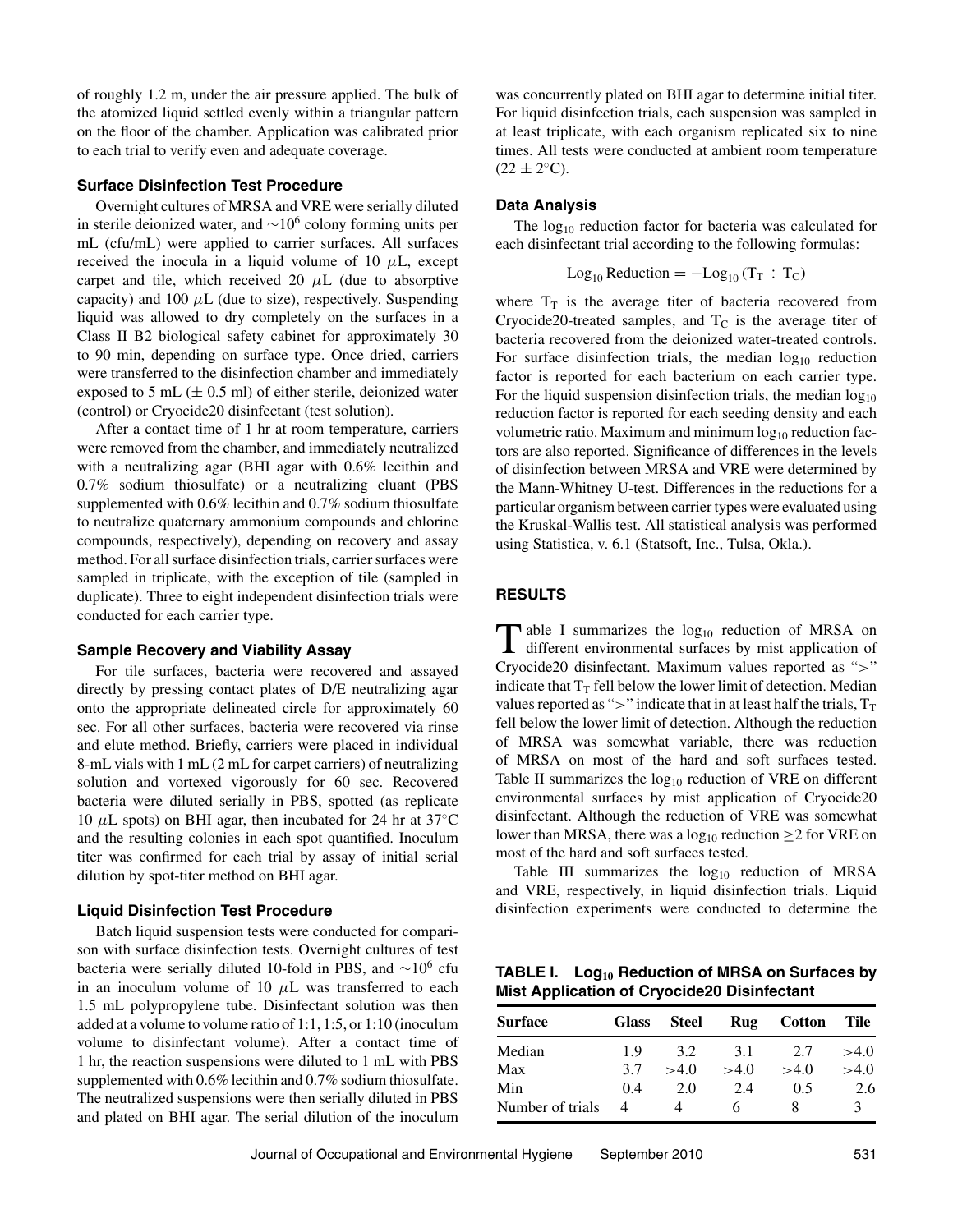**TABLE II. Log<sup>10</sup> Reduction of VRE on Surfaces by Mist Application of Cryocide20 Disinfectant**

| <b>Surface</b>   | <b>Glass</b> | <b>Steel</b> |     | Rug Cotton | Tile |
|------------------|--------------|--------------|-----|------------|------|
| Median           | 1.9          | 2.4          | 2.0 | 0.6        | 2.6  |
| Max              | 2.9          | >4.0         | 2.2 | >4.0       | >4.0 |
| Min              | 0.9          | 0.5          | 1.6 | 0.4        | 2.1  |
| Number of trials | 6            | 4            | h   |            | 3    |

disinfection potential of the test disinfectant (Cryocide20) without the variability introduced during the surface disinfection trials, such as organism desiccation during surface drying and poor recovery from surfaces. As expected, median reductions of both test bacteria were greater than observed for the mist-based applications. Higher levels of inactivation were observed with higher concentrations of the disinfectant.

# **DISCUSSION**

 $\prod$  t is difficult to compare the results of this study with the ones in previous studies because of the differences  $\mathbf{T}$  t is difficult to compare the results of this study with in disinfectants, carrier materials, and application methods. However, the maximum reductions of MRSA and VRE on glass and steel in the current study are similar to the average reduction values demonstrated for other vegetative bacteria in previous studies with use-dilution application of chlorine dioxide or QAC-based disinfectants.(24*,*28)

Previous surface disinfection studies have typically been concerned with the efficacy of disinfectants to inactivate microorganisms on glass and stainless steel carrier surfaces, consistent with the standard AOAC International methods.<sup>(27)</sup> However, glass and stainless steel may not adequately represent the range of surfaces in the real world that may require disinfection. In this study, disinfection of MRSA and VRE was evaluated on a range of hard (glass, stainless steel, and floor tiles) and soft surfaces (carpet and cotton fabric). No significant difference was found in the level of disinfection observed between different surface types (p *>* 0.05). Surface type differences were potentially occluded by the variability between

**TABLE III. Log<sup>10</sup> Reduction of MRSA and VRE by Liquid Application of Cryocide20 Disinfectant**

| <b>Disinfectant</b><br>Ratio $(v/v)$ |      |      | 1:1 Strength 1:5 Strength 1:10 Strength |      |      |            |
|--------------------------------------|------|------|-----------------------------------------|------|------|------------|
|                                      |      |      | MRSA VRE MRSA VRE MRSA                  |      |      | <b>VRE</b> |
| Median                               | 3.1  | 3.8  | 3.0                                     | >4.0 | >4.0 | >4.0       |
| Max                                  | >4.0 | >4.0 | >4.0                                    | 4.1  | >4.0 | >4.0       |
| Min                                  | 2.5  | 2.4  | 2.5                                     | 3.3  | 2.6  | 3.8        |
| Number of<br>trials                  | 6    | 9    | 6                                       | 9    | 6    | 9          |

inter-trial results for particular surfaces. The  $log_{10}$  reduction factor for MRSA was generally greater than or equal to that of VRE, regardless of surface type. However, only the  $log_{10}$ reduction difference on carpet was significant ( $p = 0.004$ ).

Another difference between this study and others is the methodology typically used to test the efficacy of the disinfectants. Previous studies have been limited to the usedilution method or the germicidal spray test, which do not necessarily adequately represent all disinfectant application methods because of differences in volume and distribution of disinfectant delivered to the test surface.<sup> $(27)$ </sup> Cryocide20 can be easily applied by several application methods, including fine mist- and fog-based applications. These application strategies have shown to be an efficient means for delivery of disinfectants to a broad range of environmental surfaces. $(29)$ Unfortunately, current disinfectant testing methods do not allow adequate evaluation of the efficacy of the disinfectants when delivered by these methods. $(27)$ 

In the use-dilution method, the entire carrier surface is immersed in excess disinfectant, whereas in the germicidal spray test the carrier surface is applied in a coarse spray. These application methods should be contrasted with fogand mist-based application methods in which smaller volumes of disinfectant are applied on a real basis and in which the distribution of the disinfectant may not be uniform.

To address this issue, a novel mist chamber method was developed in this study to mimic fine-mist and fog-based delivery of disinfectant. The mist application method resulted in delivery of only a few microliters of disinfectant to carrier surfaces. This reduced volume of disinfectant and possible unevenness in the application also undoubtedly contributed to the variability in disinfection between trials. Despite this variation, this method is more likely to represent the natural variability in disinfection efficacy by the spray-mist or fogbased application than the use-dilution or germicidal spray test methods.

Although there were significant reductions of MRSA and VRE in terms of maximum  $log_{10}$  reduction factors, median log<sub>10</sub> reduction factors for both test bacteria on different carrier surfaces demonstrated considerable variability. There could be several factors to explain this variability, but the most important factor would be the recovery rates of the test bacteria between different surface types. That is, recovery rates between surface types were highly variable (data not shown), with recovery from hard surfaces being the highest and most consistent. As a result, disinfection was normalized based on the average recovery from control carriers on each surface type for an individual trial.

Despite normalization of disinfection results, it is likely that intra-trial variability in the recovery from carriers contributed to the overall variability observed in the  $log_{10}$  reduction factors. Differences in the characteristics of the surface materials (e.g., hydrophobic nature of synthetic carpet fibers vs. the absorptive nature of the cotton) also may have contributed to differences in disinfection between carriers by affecting delivery of disinfectant or recovery of organisms.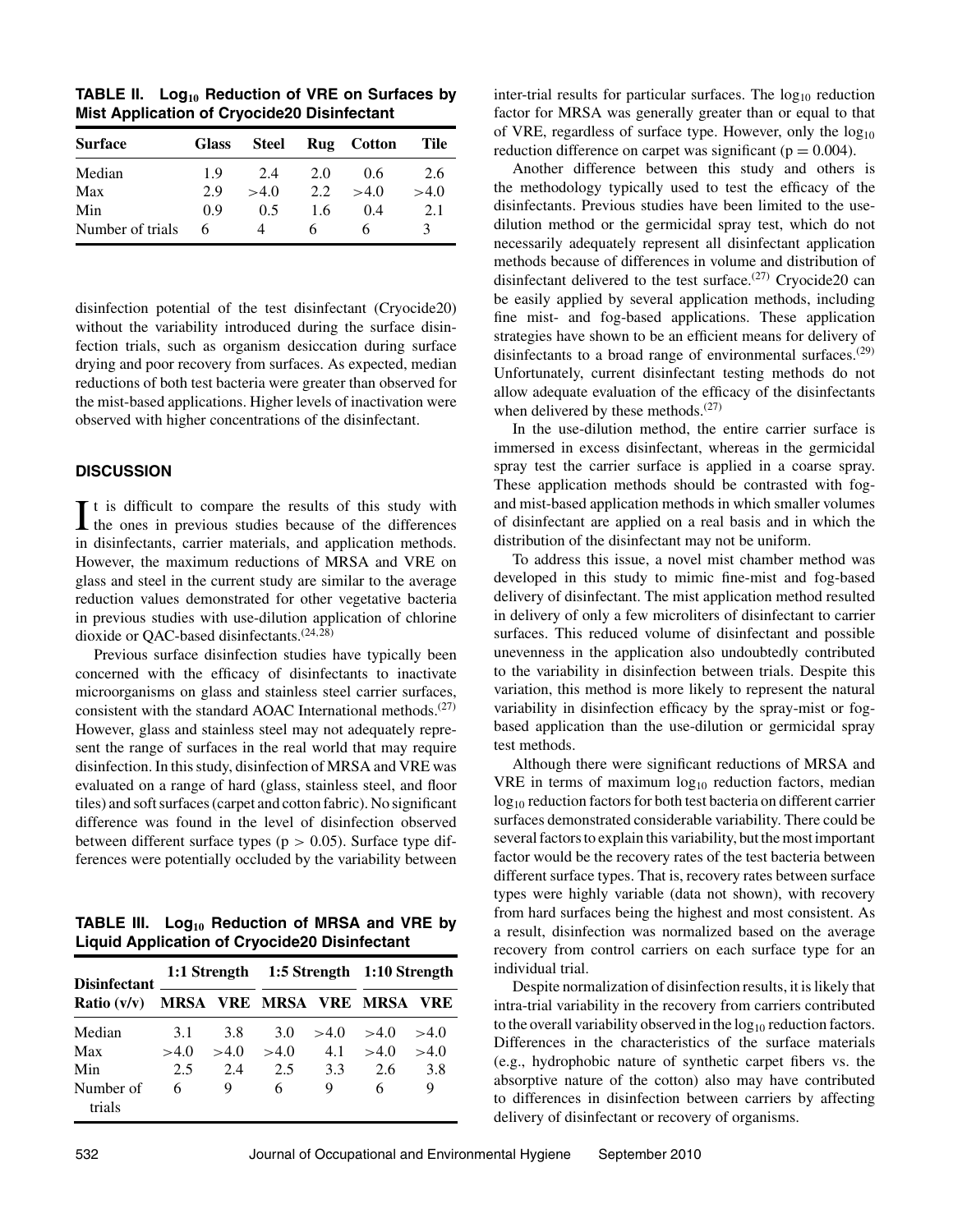Liquid disinfection experiments were conducted to determine the efficacy of the test disinfectant without the artifacts introduced during the surface disinfection trials. Assuming a conical spray pattern with even coverage of the disinfectant on the chamber floor during mist application, it is estimated that each carrier received  $5-8$   $\mu$ L of disinfectant (2-cm carriers) and 40–70  $\mu$ L (6-cm carriers). Based on the upper estimate  $(8 \mu L)$  of the disinfectant dose for a 2-cm carrier for spraybased studies,  $10 \mu L$  was chosen as the volume of disinfectant used for the 1:1 volume ratio liquid application experiments. In the liquid disinfection experiments, the least inactivation occurred at the lowest disinfectant volume ratio, and the greatest inactivation occurred at the highest disinfectant volume ratio for both bacteria.

Comparing mist application with liquid application with the 1:1 volume ratio, median reductions of the test bacteria following liquid application were always greater, except in one instance when the limit of detectable reduction for liquid was exceeded. In addition to differences in disinfectant dose applied between the two application methods, desiccation during the drying period and losses due to poor recovery from surfaces might play an important role in differences in reduction observed in the two application methods.

Previous studies have indicated a need for activation of the stabilized  $ClO<sub>2</sub>$  prior to disinfection, typically by acidification.<sup> $(24,30)$ </sup> The ClO<sub>2</sub> and QAC-based disinfectant (Cryocide20) is marketed as a product requiring no activation prior to use. The bulk of the  $ClO<sub>2</sub>$  in Cryocide20 is stabilized as chlorite, thus, little dissolved  $ClO<sub>2</sub>$  gas should be available in the solution for disinfection. The manufacturer estimates only 0.5 to 1 mg/L of  $CIO<sub>2</sub>$  is available in fresh solution. Previous studies with the use-dilution method have shown that this concentration is adequate for several orders of magnitude reduction of most vegetative bacteria.(24*,*27*,*30) Further, a recent study examining the disinfection of *S. aureus* in liquid suspension by the QAC contained in Cryocide20, found high levels of inactivation ( $log_{10}$  reduction  $\geq$ 4) within a few minutes over contact.

Centers for Disease Control and Prevention (CDC) recommendations for disinfection and sterilization of health care facilities do not recommend disinfectant fogging for routine purposes,<sup>(31)</sup> nor is the practice common. However, the guidelines do recognize that the technique has been used in hospital rooms. Under routine circumstances, disinfectant fogging would be unlikely to significantly reduce transmission of nosocomial agents and may pose a chemical concern to patients. However, in circumstances where contamination is significant or for instances in which direct patient contact risks are limited, disinfectant fogging may be an appropriate supplement to routine cleaning or disinfectant processes for non-critical surfaces. Furthermore, as community-acquired MRSA is a growing concern, the use of disinfectant fogs outside the health care setting may become more common. Disinfectant fogging is also used more frequently in agricultural and veterinary settings where MRSA may be an issue.

## **CONCLUSION**

M ist application of Cryocide20 with delivery of only a few microliters of disinfectant per square centimeter of carrier surface resulted in  $log_{10}$  reduction  $\geq$ 4 for MRSA and VRE on most hard and soft surfaces tested. Furthermore, evidence from liquid disinfection experiments suggests that using greater volumes of disinfectant during mist application would likely lead to even greater reduction of the test organisms. Overall, these results suggest that mist application of Cryocide20 disinfectant may be an effective option for reduction of infectious bacterial pathogens from contaminated environmental surfaces.

# **ACKNOWLEDGMENTS**

This project was funded by R.P. Adam, Ltd., Selkirk, Scotland. Aside from descriptions of how to use the product, the sponsor had no input in study design, results interpretation, or discussion.

## **REFERENCES**

- 1. **Lankford, M.G., S. Collins, L. Youngberg, et al.:** Assessment of materials commonly utilized in health care: Implications for bacterial survival and transmission. *Am. J. Infect. Control 34*:258–263 (2006).
- 2. **Boyce, J.M.:** Environmental contamination makes an important contribution to hospital infection. *J. Hosp. Infect. 65(S2)*:50–54 (2007).
- 3. **Miller, L.G., and B. An Diep:** Colonization, fomites, and virulence: Rethinking the pathogenesis of community associated methicillinresistant *Staphylococcus aureus* infection. *Clin. Infect. Dis. 46*:752–760 (2008).
- 4. **Ayliffe, G.A.J.:** *Staphylococcus aureus* and enterococcal infections. In *Disinfection, Sterilization, and Preservation,* 5th Edition, S.S. Block (ed.). Philadelphia: Lippincott Williams & Wilkins, 2001. pp. 491–504.
- 5. **Assar, S.K., and S.S. Block:** Survival of microorganisms in the environment. In *Disinfection, Sterilization, and Preservation,* 5th Edition, S.S. Block (ed). Philadelphia: Lippincott Williams & Wilkins, 2001. pp. 1221–1242.
- 6. **Hota, B.:** Contamination, disinfection, and cross-colonization: Are hospital surfaces reservoirs for nosocomial infection? *Clin. Infect. Dis. 39*:1182–1189 (2004).
- 7. **Huang, R., S. Mehta, D. Weed, et al.:** Methicillin-resistant *Staphylococcus aureus* survival on hospital fomites. *Infect. Control Hosp. Epidemiol. 27(11)*:1267–1269 (2006).
- 8. **Kramer, A., I. Schwebke, and G. Kampf:** How long do nosocomial pathogens persist on inanimate surfaces? A systematic review. *BMC Infect. Dis. 6*:130–137 (2006).
- 9. **Neely, A.N., and M.P. Maley:** Survival of enterococci and staphylococci on hospital fabrics and plastic. *J. Clin. Microbiol. 38(2)*:724–726 (2000).
- 10. **Scott, E., D.J. Gaber, and T.M. Cusak:** Chemical disinfection of microbial contaminants on surfaces. In *Disinfection, Sterilization, and Preservation,* 5th Edition, S.S. Block (ed.). Philadelphia: Lippincott Williams & Wilkins, 2001. pp.1205–1219.
- 11. **Shiomori, T., H. Miyamoto, K. Makisima, et al.:** Evaluation of bedmaking-related airborne and surface methicillin-resistant *Staphylococcus aureus* contamination. *J. Hosp. Infect. Control 50*:30–35 (2002).
- 12. **Cheng, A.C., G. Harrington, P. Russo, et al.:** Rate of nosocomial transmission of vancomycin-resistant enterococci from isolated patients. *Intern. Med. J. 34(8)*:510–512 (2004).